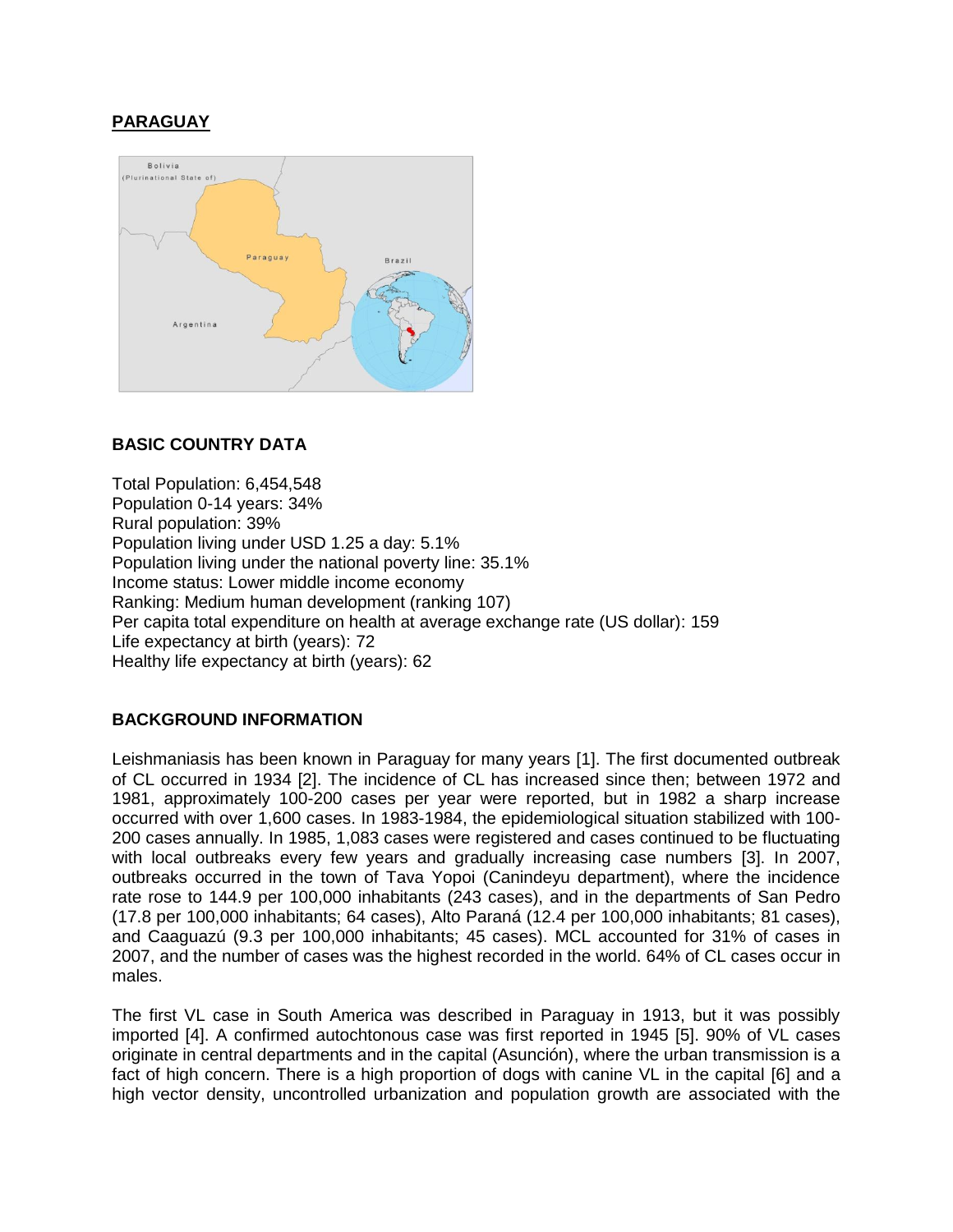rise in case numbers. Adjacent areas in Argentina and Brazil share the epidemic progression of zoonotic VL. More than 66% of the cases occurred in males; the case fatality rate has been reduced from 16% to 5-7%.

# **PARASITOLOGICAL INFORMATION**

| Leishmania<br>species | <b>Clinical form</b> | <b>Vector species</b>                           | <b>Reservoirs</b> |
|-----------------------|----------------------|-------------------------------------------------|-------------------|
| L. braziliensis       | ZCL, MCL             | Lu. whitmani,,<br>Lu. migoni,<br>Lu. intermedia | Unknown           |
| infantum              |                      | Lu. longipalpis                                 | Canis familiaris  |

# **MAPS AND TRENDS**

### **Visceral leishmaniasis**



# **Cutaneous leishmaniasis**

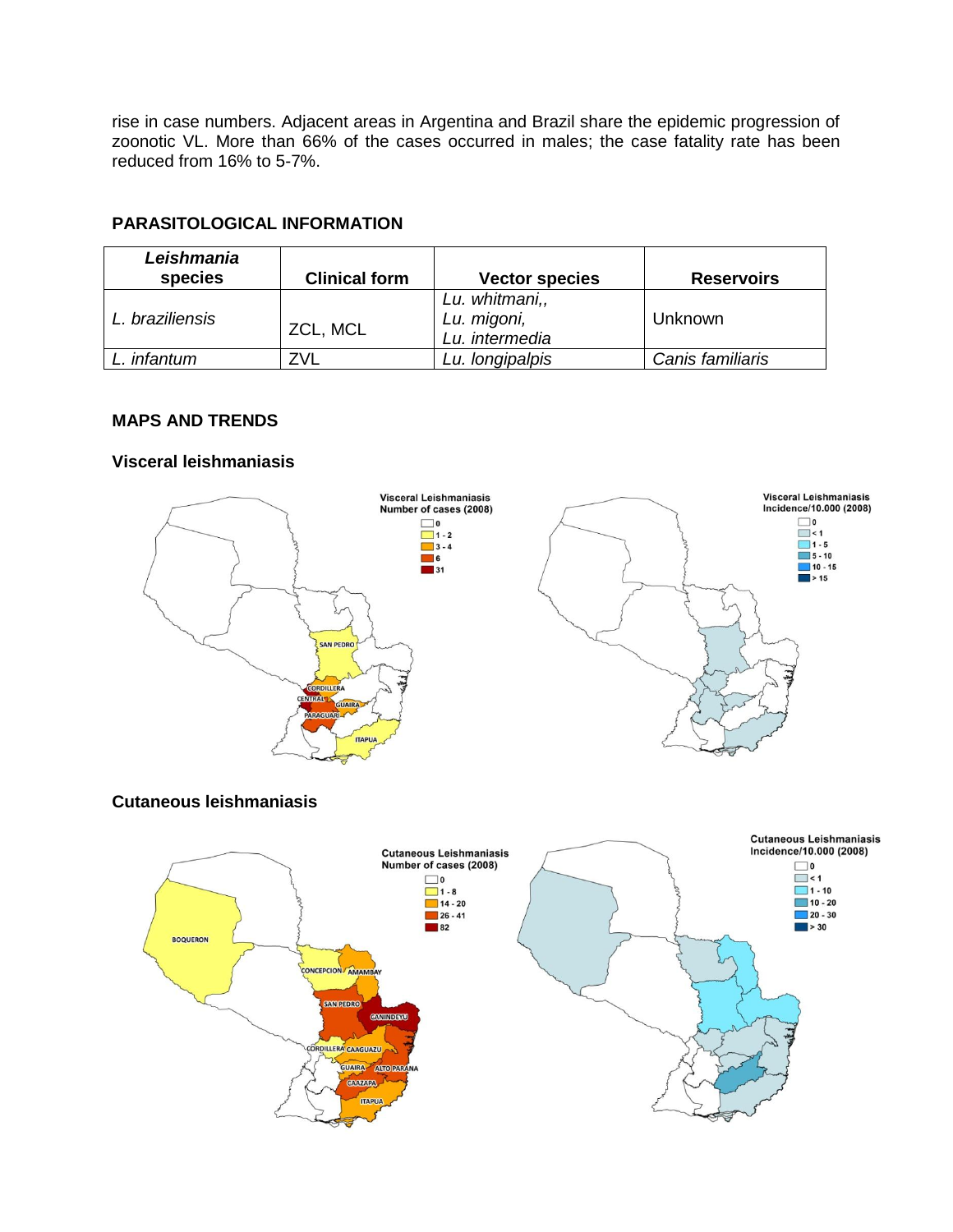## **Mucocutaneous leishmaniasis**



### **Visceral leishmaniasis trend**





# **Cutaneous leishmaniasis trend**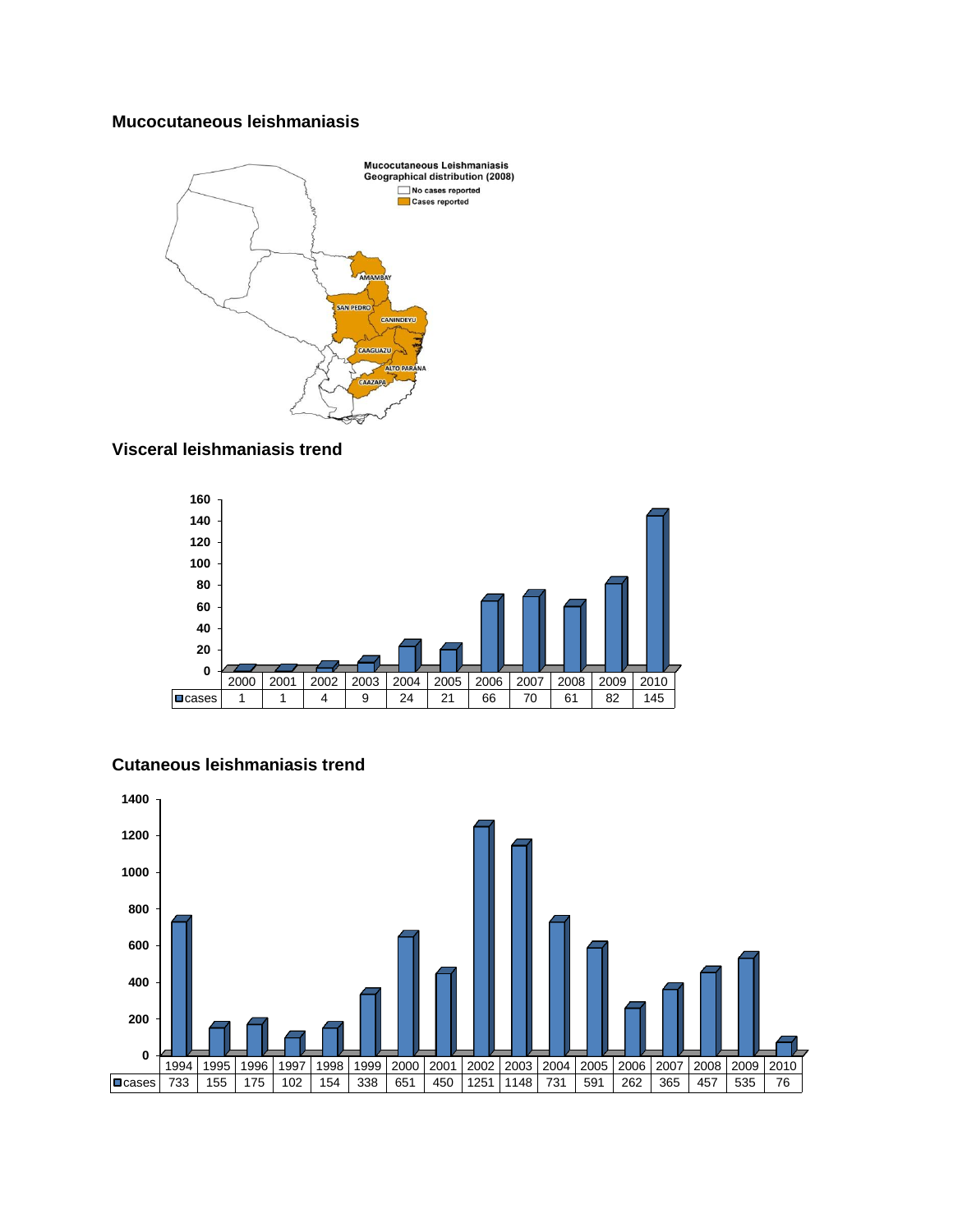#### **Mucocutaneous leishmaniasis trend**

| ገ8 |      | ۱b<br>ZU |
|----|------|----------|
|    | . 63 | ៱៱៱      |

#### **CONTROL**

Notification of leishmaniasis is mandatory and a national leishmaniasis control program has been in place since 1990. There is a vector control program, with regular spraying of insecticides. There is no bednet distribution. There is no formal reservoir control program, but dog serological surveys are performed and positive dogs are sacrificed.

#### **DIAGNOSIS, TREATMENT**

#### **Diagnosis:**

CL: on clinical grounds. The Montenegro skin test is used for confirmation at PHC level. In specialized hospitals, PCR is possible.

VL: on clinical grounds in district hospitals. In specialized hospitals, by microscopic examination of bone marrow aspirate or rK39 antigen-based dipstick.

### **Treatment:**

CL: antimonials, 20 mg Sb<sup>v</sup>/kg/day for 20 days. Cure rate is 97%, with 3% recurring lesions. In 30% of cases, there is progression into MCL. Mortality rate is 0.5%. Second line treatment is with amphotericin B, 0.5 mg/kg/day for 20 days (cure rate is 100%) Third line treatment is with miltefosine, 2.5 mg/kg/dag for 42 days (cure rate is 75%).

VL: antimonials, 20 mg Sb<sup>v</sup>/kg/day for 30 days. Cure rate is 89%, with 1% relapse and a 8.5% mortality rate. Second line is amphotericin B, 0.5 mg/kg/day for 20 days.

# **ACCESS TO CARE**

Treatment is provided for free. VL can only be diagnosed and treated at district hospital level, but CL is usually dealt with at PHC level. The government purchased conventional amphotericin B and meglumine antimoniate (Glucantime, Sanofi) for use in public health clinics in 2007 and 2008. Miltefosine was not provided. In 2008, there was a small donation of liposomal amphotericin B by the Brazilian government. Diagnosis by the Montenegro skin test and serology is free of charge, but for parasitological confirmation the patient has to pay USD 30-50. The private sector is little used, an estimated 3% for VL and 0.4-1% for CL. All patients are thought to have access to care.

# **ACCESS TO DRUGS**

In Paraguay, there is no formal essential drug list. Miltefosine (Paladin, Canada), Glucantime (Sanofi) and Pentostam (GSK) are registered, Miltefosine is sold in regular pharmacies, at 8.65 USD per 50 mg tablet, leading to a treatment cost of nearly 500 USD for an adult patient.